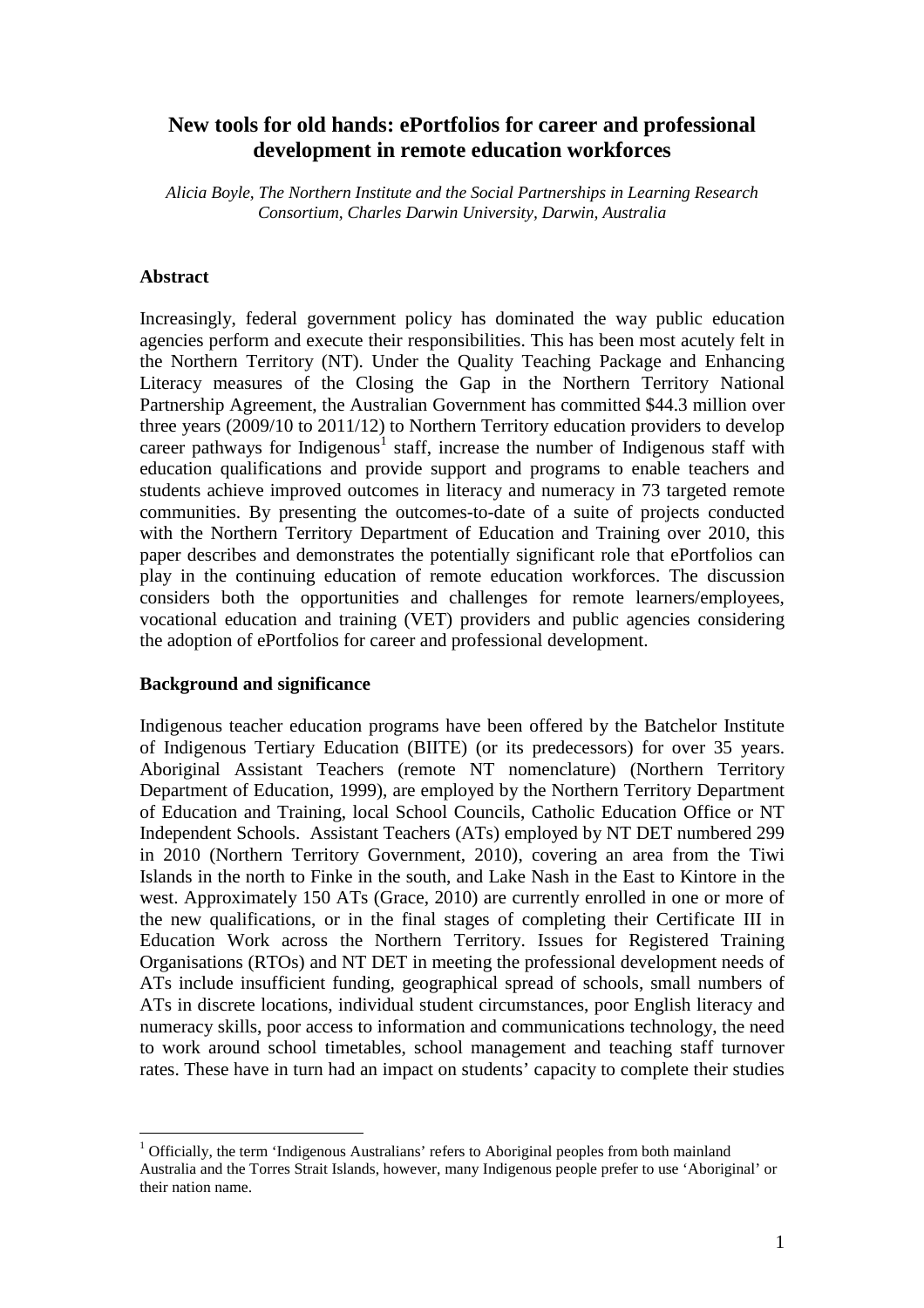and/or engage in pathways to higher levels of study (Northern Territory Department of Education, 1999).

Cultural and organizational change in NT DET has been significant in recent years. This change has occurred largely as a result of the policy environment created both nationally and locally in the aftermath of the release of the *Ampe Akelyernemane Meke Mekarle* "Little Children are Sacred" report (Northern Territory Government, 2007). A number of strategies and associated outputs under the Closing the Gap National Partnership Agreement (Australian Goverment, 2009) Schedule 1 (Enhancing Education) and the National Partnership on Improving Teacher Quality (Australian Government, 2008b) have relevance to the Indigenous ATs, namely the:

- development of Professional Standards;
- development of workplace-based professional development packages;
- provision of site-based support for remote Indigenous people to be able to complete educational qualifications; and,
- building of professional pathways for Indigenous people and ATs who wish to become classroom teachers.

These National Partnerships and the release of Northern Territory Government (NTG) initiatives 'Working Future' (Northern Territory Government, 2009b) and 'Territory 2030' (Northern Territory Government, 2009a) prompted NT DET to undertake a consultation with all school stakeholders to identify ways to improve Indigenous staff professional development in Northern Territory (NT) schools. The key recurring themes that emerged from this consultation were that:

- any delivery needs to consider the specific training needs of a small, geographically dispersed audience cost effectively; and,
- there is a need to develop a workplace-based training model with enhanced flexibility through the use of technology.

In 2010, NT DET commissioned a research team from Charles Darwin University (CDU) to explore the potential of ePortfolios to meet these needs as they have the capacity to:

- safely store and present evidence online (in a range of digital/multimedia formats) of all knowledge and skills, regardless of where, when and how it is acquired;
- aggregate and present evidence for formal assessment purposes, including the Recognition of Prior Learning (RPL);
- aggregate and present evidence for demonstrating performance against Professional Standards and for employment applications;
- improve communication between peers, assessors and other audiences; and,
- support professional development planning and lifelong career development (Joint Information Systems Committee (JISC), 2008).

### **Literature review**

### *Issues for career and professional development of Indigenous Assistant Teachers*

Indigenous Assistant teachers are frequently the longest serving members of the school staff, they are usually recruited locally, providing a link to the community,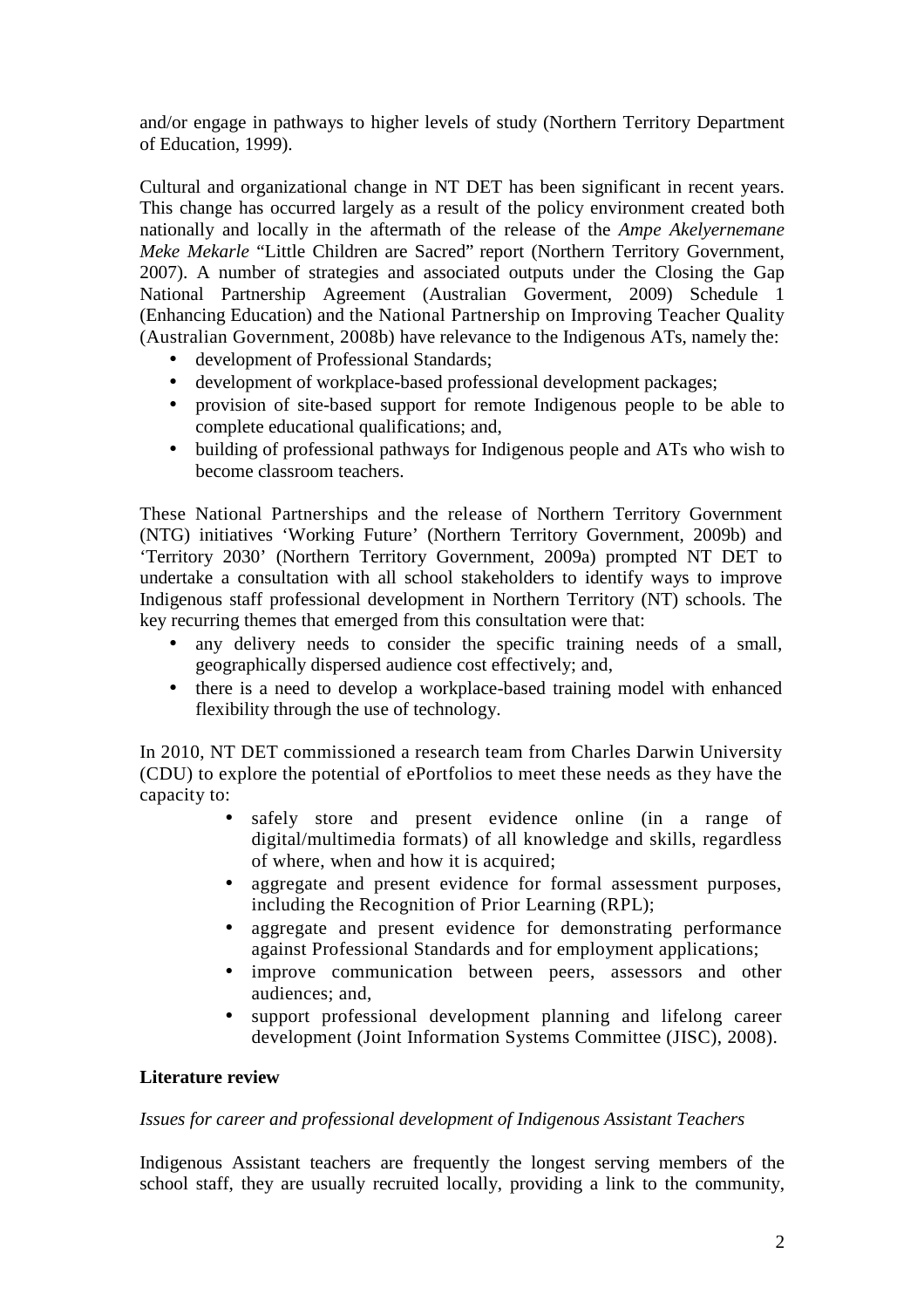making them essential not only for continuity but for inducting new staff and mediating the cultural distance between the non-Indigenous teachers and the local students (Northern Territory Department of Education, 1999). Much anecdotal evidence exists to suggest that ATs have a vital role to play in Indigenous education (Harper & Hallenstein, 2009; Winkler, 2006). At one level, ATs can help to address the so-called 'crisis' in educational continuity in the NT, due to factors that include high rates of teacher turnover, low attendance rates, high student mobility, low levels of English literacy and disruptive socio-cultural issues arising in communities. But, as a central aspect of ATs work, the task of "cultural mediation" rests on number of assumptions about the value of Western discourse/education in Indigenous settings, while also requiring that ATs themselves have significant grounding in such discourse and related pedagogy (Cooper, 2008).

Yet the ATs own professional development has faced an 'identity problem', not helped by the fact that their jobs are often open to local and regional interpretation by any number of competing interests including students, parents, community leaders and elders, principals, teachers and government departments. Quite often in the classroom ATs are relegated as translators only, or as responsible for behaviour management and menial clerical duties (Cooper, 2008; Warren, Cooper, & Barturo, 2004). Clear and meaningful roles for ATs will allow them to contribute more effectively, and, better guide their needs, desires and access to professional development.

However, in relation to the formal training that is available for ATs, a key finding in research undertaken by Harper and Hallenstein (2009) was that teachers are often willing to support ATs in their training, but current flexible learning models fail to give them an adequate structure for doing so and do not recognise competing demands on the time of both parties. They also report that there is often little communication between classroom teachers and the vocational education and training (VET) trainers. This in turn means that the ATs are unsure how to implement what they are learning with the support of the teacher, and the teachers for their part have little idea of the sorts of tasks they can be handing over to the assistants (Harper & Hallenstein, 2009).

A learning organisation is one where "there is a shift away from the traditional training model of professional learning, to a model where learning is interlaced with work and is used to achieve continual improvement. To this end, professional learning must focus on key outcomes for NT DET and for the workplace and on building the capacity of individual employees to achieve these outcomes" (Northern Territory Department of Education and Training, 2007). As the role of ATs within this learning organisation change they need to be able to keep moving forward, regardless of changes to programs and strategies.

### *ePortfolios as a possible solution*

The use of portfolios has a rich history in teacher education (Strudler & Wetzel, 2005). In their review of the initiation and implementation of ePortfolios they used both Fullan's (2001) and Hall and Hord's (2001) change theories as a lens for analysing the specifics of the change process. Fullan (2001) outlined three broad phases of the change process: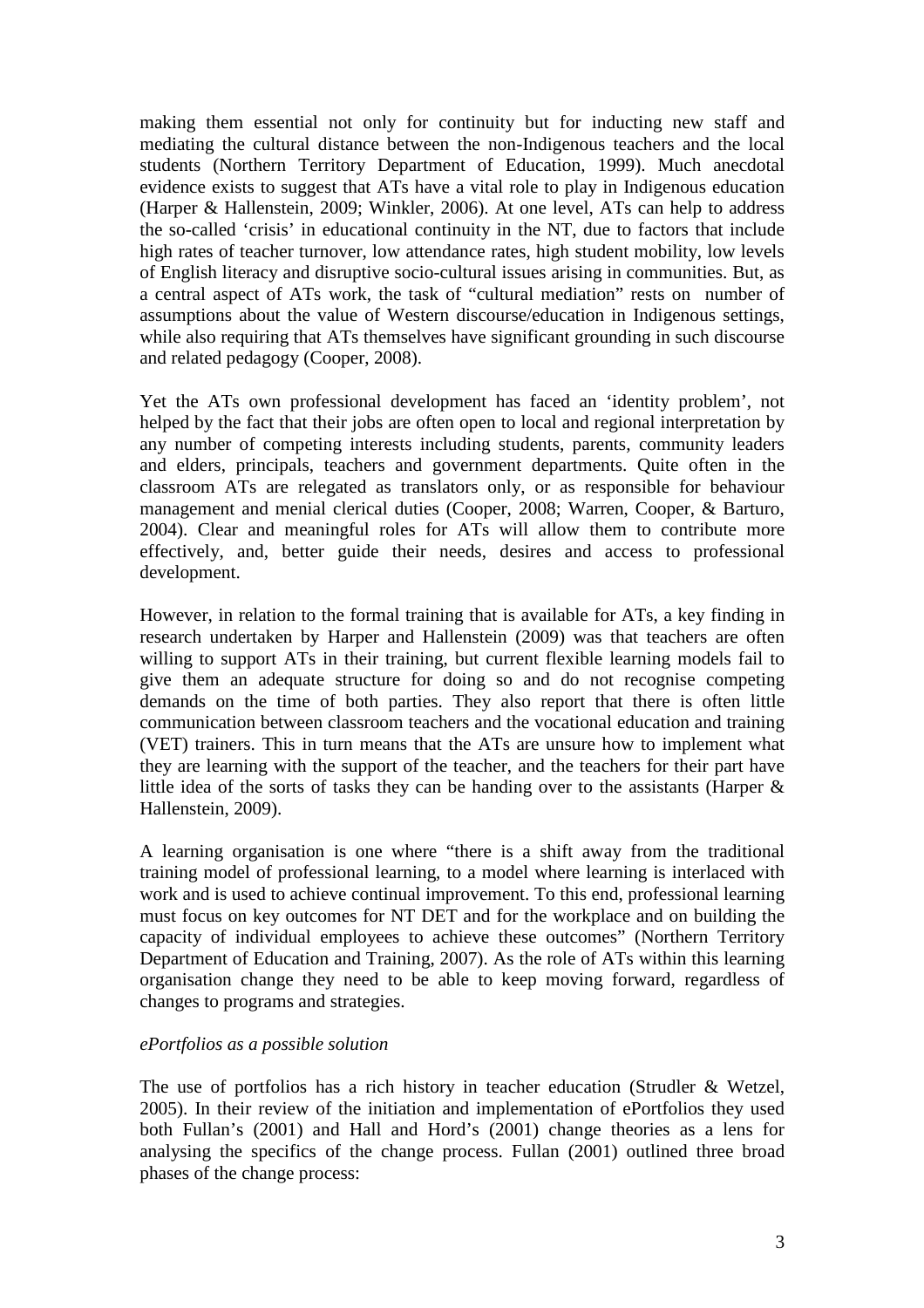- 1. Initiation or Adoption consisting of the process that leads up to and includes a decision to adopt or proceed with a change.
- 2. Implementation usually the first two or three years of use, involving the first experiences of attempting to put an idea or reform into practice.
- 3. Continuation or Institutionalisation referring to whether the change gets built in as an ongoing part of the system.

He also notes that the process is not necessarily linear but one in which events at one stage can feedback and alter decisions made at a previous stage. Both authors explain the difficulty of organisational change in educational contexts by suggesting that nothing will happen until individuals within it change, and that the culture of the organisation can present a major obstacle to implementing new ideas and practices. Fullan's (2001) *25/75 Rule for Educational Change* suggests that "twenty-five percent of the solution is having good directional ideas; seventy-five percent is figuring out how to get there in one local context after another". Strudler and Wetzel (2005) in their summary of the literature related to ePortfolio implementation, suggest for it to be successful, a horizontal or balanced approach to governing change dependent upon administrators' support and assistance in securing resources for support, training and an understanding of the change process, as well as the eventual "buy-in" from those who will be most involved in implementing the change is required.

ePortfolios offer potential for ATs to document a broader range of skills, knowledge and attributes than simply meeting learning outcomes and in so doing, can assist them to demonstrate continual improvement and their contribution to a learning organisation. The ability of an ePortfolio to support verification through reflection on professional practice allows people who may not have evidence or appropriate professional references to demonstrate competence. Multi-media technologies afford ePortfolios a range of benefits beyond those of traditional paper-based portfolios. Efficient and effective maintenance, storage and accessibility, ability to present and reflect on artefacts using a range of media and multiplicity of organisation are just a few of their characteristics (Boyle, 2009). Butler, in her review of the literature identified further benefits of ePortfolios over traditional portfolios, including ICT skill development, feedback and communication facilitation, fostering a sense of pride in one's own work, providing rich pictures of student learning and competencies, engaging students more in the assessment process and reduced costs of reproduction and the inclusion of privacy features (Butler, 2006). ePortfolios can provide a better understanding of the learning that is required, of the work environment in which the learning is taking place, and ultimately improve the learning experience for ATs, their classroom teachers and VET trainers. However, very little is known about their application in the context of Aboriginal learners (Boyle, 2009), or their implementation in organisations.

## **The project**

## *Implementation*

NT DET commissioned a team from Charles Darwin University (CDU) and The Work Lab (www.theworklab.com.au) to develop and trial an ePortfolio that would meet the diverse needs of ATs, Registered Training Organisations (RTOs) and NT DET. For the ATs, the ePortfolio had to provide a lifelong tool to document their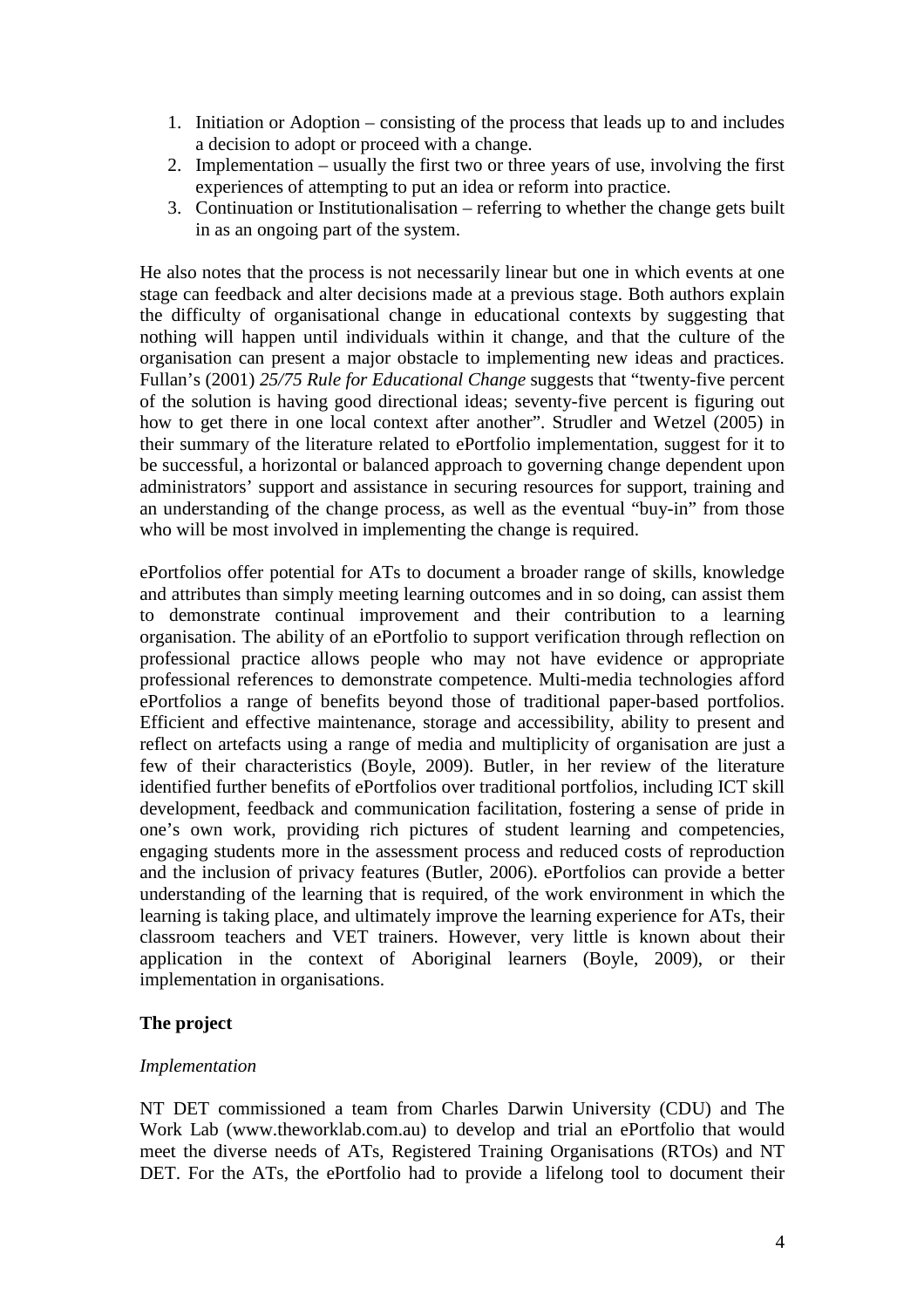knowledge and skills, to recognise their knowledge and skills against formal qualifications in the Australian Qualifications Framework (AQF) and the draft Professional Standards for ATs, and, it needed to be accessible, regardless of their level of digital literacy. The ePortfolio also needed to provide a safe electronic filing cabinet or repository for personal reflection, planning and goal setting, communication and/or collaborative learning. The contents also needed to be able to be repurposed for presentation for employment, promotion or accreditation in addition to any assessment purposes. Trainers and assessors employed by RTOs operating in the NT required the ePortfolio to clearly demonstrate competency and be capable of meeting the audit requirements of the Australian Quality Training Framework (AQTF) (http://www.nqc.tvetaustralia.com.au/aqtf). For NT DET, it needed to show and record progress towards any endorsed Professional Standards for ATs, and be suitable for either or both career development and Recognition of Prior Learning (RPL) purposes.

The ePortfolio was also required to have the capability to expand to suit the broader NT DET Indigenous education workforce, including school-based auxiliary staff, early childhood and Indigenous teachers upgrading through training for full teacher registration. The chosen ePortfolio had to be interoperable with the existing and projected NT DET information and communications technology (ICT) architecture that included a Moodle learning management system and a media server. It also needed to be constructed to support migration to NT DET's preferred hosting partner after development. It had to be sustainable, allowing updating by NT DET in the future with sufficient access to a range of training/help guides and the capacity to support an independent help desk.

In order to meet the complex and different structures and expectations of these stakeholders, Mahara, an open source ePortfolio (http://www.marhara.org) was chosen by the project team for its ability to be customized, its interoperability with a broad range of applications, and, its data export capabilities.

The CDU project team members designed the ePortfolio (given the name ePIE - Electronic Portfolios for Indigenous Educators), delivered the information and professional development training sessions across the Northern Territory to ATs and other school based staff, and, worked alongside regional NT DET staff and RTOs who were undertaking the training and assessment. The Work Lab customised Mahara to develop ePIE and integrated 'RPL Online', a web-based RPL support tool with the ePortfolio. The NT DET project management staff arranged internal information and promotion sessions. An ePIE Ning site (www.ning.com) was created to share stories from the project team and other NT DET support staff in relation to the development and implementation of ePIE. Over twenty-five ePIE professional development and access workshops in Darwin, Alice Springs, Tennant Creek and across remote regions in the Top End and Central Australia reached over 150 ATs, regional NT DET staff, RTO trainers and assessors.

The potential for ePIE to service other workforces within NT DET was realised with school-context content developed for the TAA40104 Certificate IV in Training and Assessment (for teachers), BSB30407 Certificate III in Business Administration (for office workers/administrators) and CHC30108 Certificate III in Community Services Work (for other school-based para-professionals).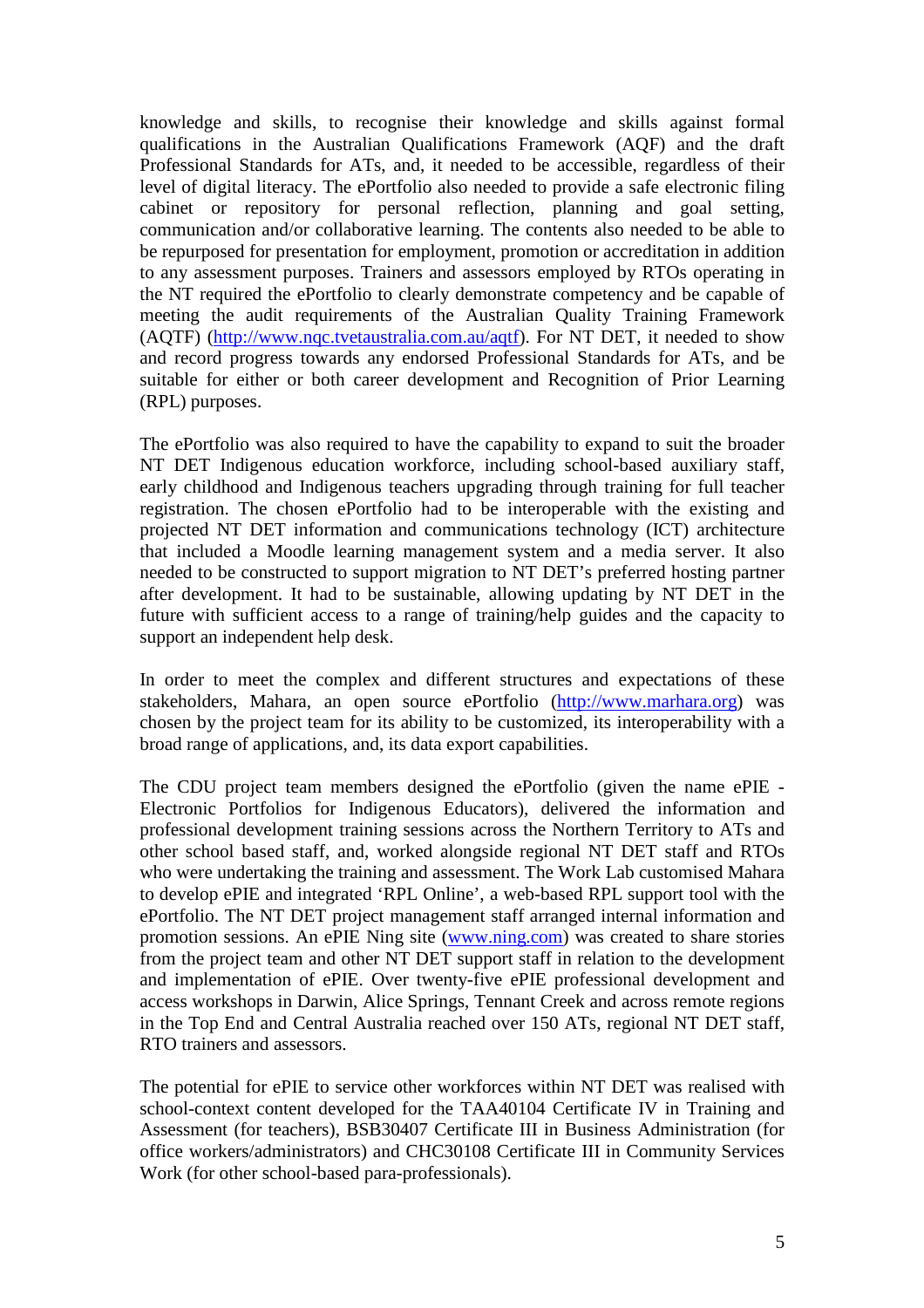## *Design*

ePIE incorporates webpage components to create a more welcoming interface and to encourage ATs to feel a sense of ownership over the ePortfolio and content. The ePIE home page (Figure 1 below), is organised into four areas:

- My Place, a scaffolded entry point for those who are not yet ready for uploading files into a repository for assessment (or other purposes).
- My Learning Stories, which lists all the skills and knowledge required to complete a qualification and is a place to download information about assessment, including templates and examples, and upload assessment items.
- My Resources which contains the ePIE user guides and other useful webbased resources. And,
- My Communication which supports networking between ATs and their mentors.



**Figure 1: ePIE Home Page** 

The project team wanted ePIE to be driven by a Personal Learning Plan (PLP). This would help to ensure that ATs were much more in control of their learning and professional development futures. With an electronic PLP, progress could more easily be visible and supported by other staff in the school environment. The PLP is accessed from 'My Place' together with the ATs ' Profile Page', self-assessment checklists against the domains in the Australian Core Skills Framework (Australian Government, 2008a), including digital literacy proficiency and access to their 'My Photos' view in their ePortfolio.

Given that draft Professional Standards for ATs had been prepared to both reflect their work in and around schools, and, that these could ultimately be used to manage career progression, we elected to use these as a base to develop and present information within the ePortfolio. Four overarching work areas were reflected in the draft Professional Standards, and named as; workplace communication, work with others, teaching and learning and being a professional. The work-based tasks developed for the qualifications (CHC30808 Certificate III in Education Support, CHC41708 Certificate IV in Education Support and CHC51308 Diploma in Education Support) were then mapped into these work areas, and finally to each Unit of Competency. Templates were attached to each task/activity to assist with completing assessments if an AT did not have any alternative form of evidence already available. And, for a number of activities, samples of evidence using a range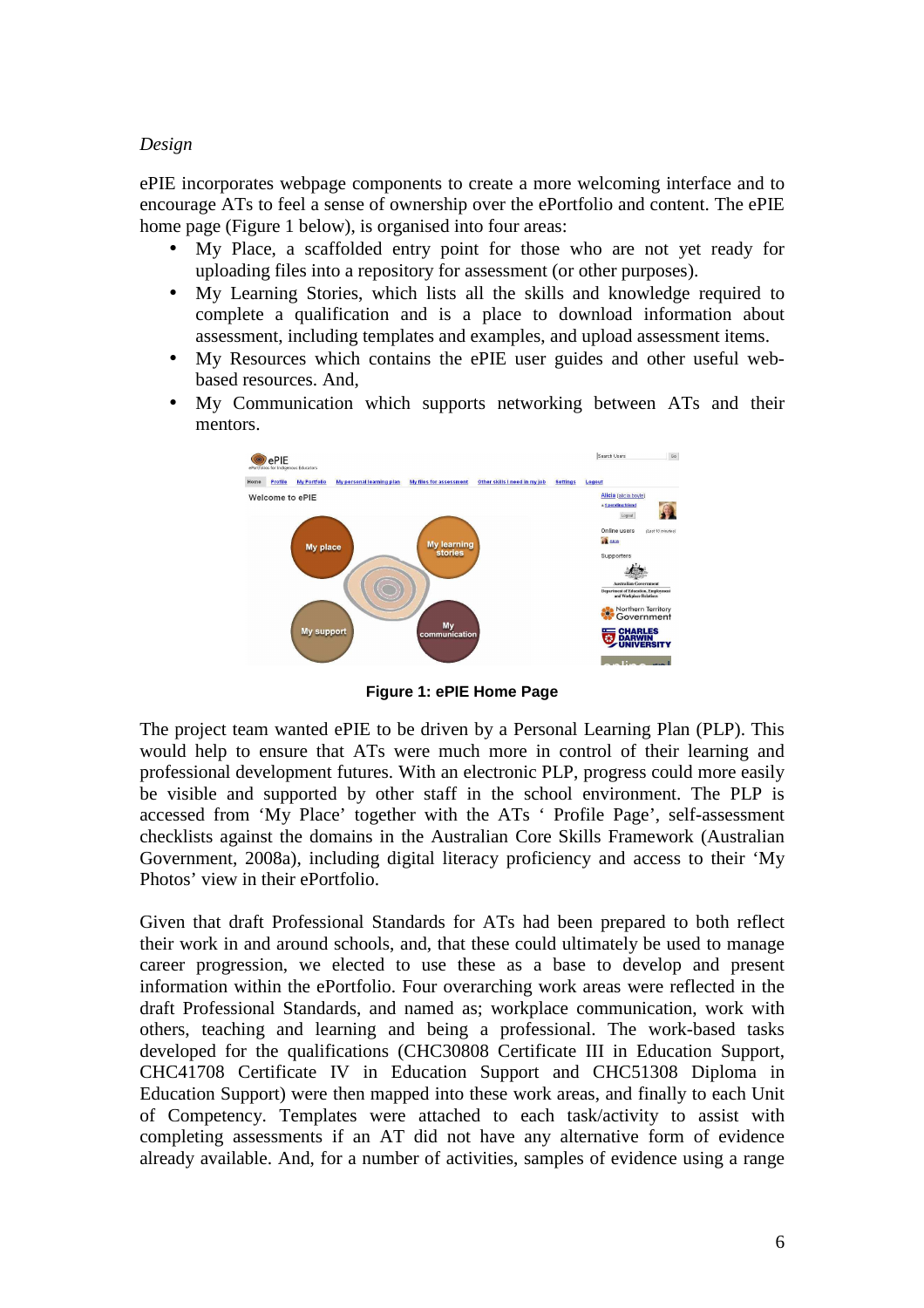of digital formats were sourced to provide additional ideas for presenting evidence for assessment.

Once an AT has uploaded a file into their ePortfolio they wish to use as evidence for assessment, they can upload it to the My Files for Assessment area. Once selected, the file enters the 'RPL Online' repository and can be opened and assessed online (or printed), and feedback provided, by their RTO assessor into their ePortfolio. 'RPL Online' can also provide any number of reports required by the RTO for AQTF compliance when required.

The approach taken with view and content development for the other qualifications was similar, in that units were clustered in views according to logical work-based tasks/suggested co-delivery and assessment. Templates were provided for each assessment task and additional resources/information to support the tasks included in the view.

### *Review*

Monthly documented meetings and weekly email exchanges between the development team and the NT DET project management staff enabled evidence to be gathered about the opportunities and challenges identified centrally for implementation. Unstructured interviews with six NT DET regional staff in the Central Australia and Barkly regions of the NT over six months provided information about regional considerations for implementation and, were a valuable source of information shared with them from principals, teachers and ATs. Two visits to each of 12 schools in these regions were undertaken and provided opportunities for principals and/or senior teachers to share their views. Four RTO trainers/assessors provided valuable and ongoing insights and 40 ATs shared their opinions about the opportunities and challenges for implementing ePIE during the training sessions held.

### **Findings and discussion**

## *What opportunities does the ePIE solution offer?*

**For remote learners/employees** an ePortfolio solution offers them safe storage and easy retrieval of a vast range and types of artefacts that they can use for work, assessment and accreditation purposes. With the relative scarcity of safe storage spaces in their homes, this was much welcomed by the ATs. Although only a handful of ATs have access to computers and the internet in their own homes, access is available in the school. The ability for ePIE to accept a range of digital media, and its ability to hyperlink to other sources of information on the web, including retrieving content from external Web 2.0 host sites, has provided the impetus for ATs to improve their level of digital literacy. They found being able to create MS PowerPoint presentations and digital stories with text and narration in their first language and English for both assessment purposes and classroom use particularly empowering. Working and learning as a group allowed them to critique each other's work and reflect on their own. With a range of new skills and an increased confidence in their job roles as a result of the interest and investment in their professional development, many teachers commented on their ATs improved ability to work in teaching teams.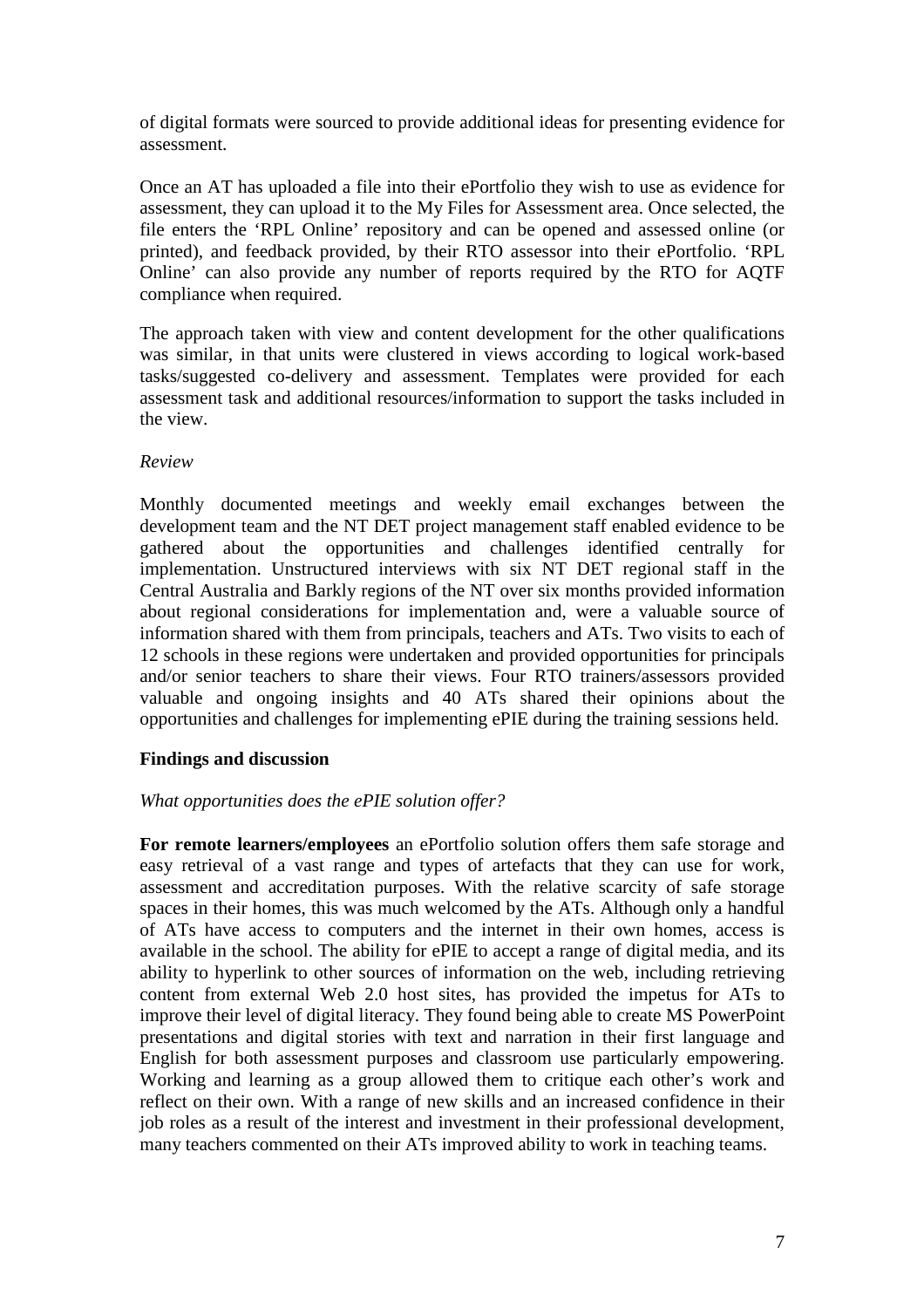ATs using ePIE had more regular communication with their VET trainers/assessors and regional NT DET support staff. There was more timely access to course information and feedback on assessment. Given the previous inconsistency of visits by VET trainers/assessors these features were greatly appreciated by both ATs and their school-based support staff. Many made their views accessible to other ATs both in their community and elsewhere, and although they have yet to take advantage of the opportunity to use this ePIE feature, they have identified the potential for collaborating on projects and getting feedback on their work from ATs residing outside their community. For remote Indigenous Teachers upgrading their qualifications for Teacher Registration purposes, ePIE provided a space to organise their workplace evidence, reflect on their professional development, and then prepare it for presentation to a panel in Darwin. Importantly, the ePortfolio and associated investment made in staff to support its implementation, assisted to support the completion of a higher number of qualifications and units, and provided efficient transition to higher level qualifications. The greater flexibility in the type/nature of evidence provided for assessment and the lesser reliance on written English for all assessment purposes was welcomed and embraced by the ATs, contributing to the increase in completions.

**For VET providers** ePIE provided increased access to students, particularly those working in remote communities. There was a greater opportunity for timely communication and feedback to students and an increased efficiency in assessment as evidence could be accessed as soon as it was made available to view. Although still awaiting full implementation, the use of the 'RPL online' feature will allow for increased efficiency and standardisation of assessment, and the access to a full range of supports for AQTF audit requirements. ePIE contributed to increased completions, increased transition to higher level qualifications and new enrolments.

**For NT DET** ePIE improved access to quality professional development for employees, and through its use, their improved capabilities. In addition, ePIE will support the efficient reporting against the Professional Standards, once endorsed, for accreditation and promotion purposes. There is also the opportunity to further extend ePIE into other workforces in NT DET. The inclusion of the TAA40104 Certificate IV in Training and Assessment (or in the future, Certificate IV in Training and Education) provides access to professional development opportunities for other staff in the school to assist them to support ATs in their learning.

### *What challenges does the implementation of ePIE present?*

**For remote learners/employees** the challenges for implementation vary, and are, for the most part, dependent upon the learning culture in their school. Principal support for their on-going professional development, mentoring and active engagement by their classroom teacher in their learning is critical. The workplace needs to provide opportunities to support the use of the ePortfolio by linking daily practice to professional development and to support the collection of existing evidence that could be used for RPL purposes. An understanding of VET and the needs of Indigenous adults as learners would certainly assist the ATs and support the relationship between the school and the RTO. Dedicated web-enabled computer workspaces/learning spaces that ATs can access whenever they are able are important for ePortfolio implementation. Access to and knowledge of the use of digital cameras, headsets,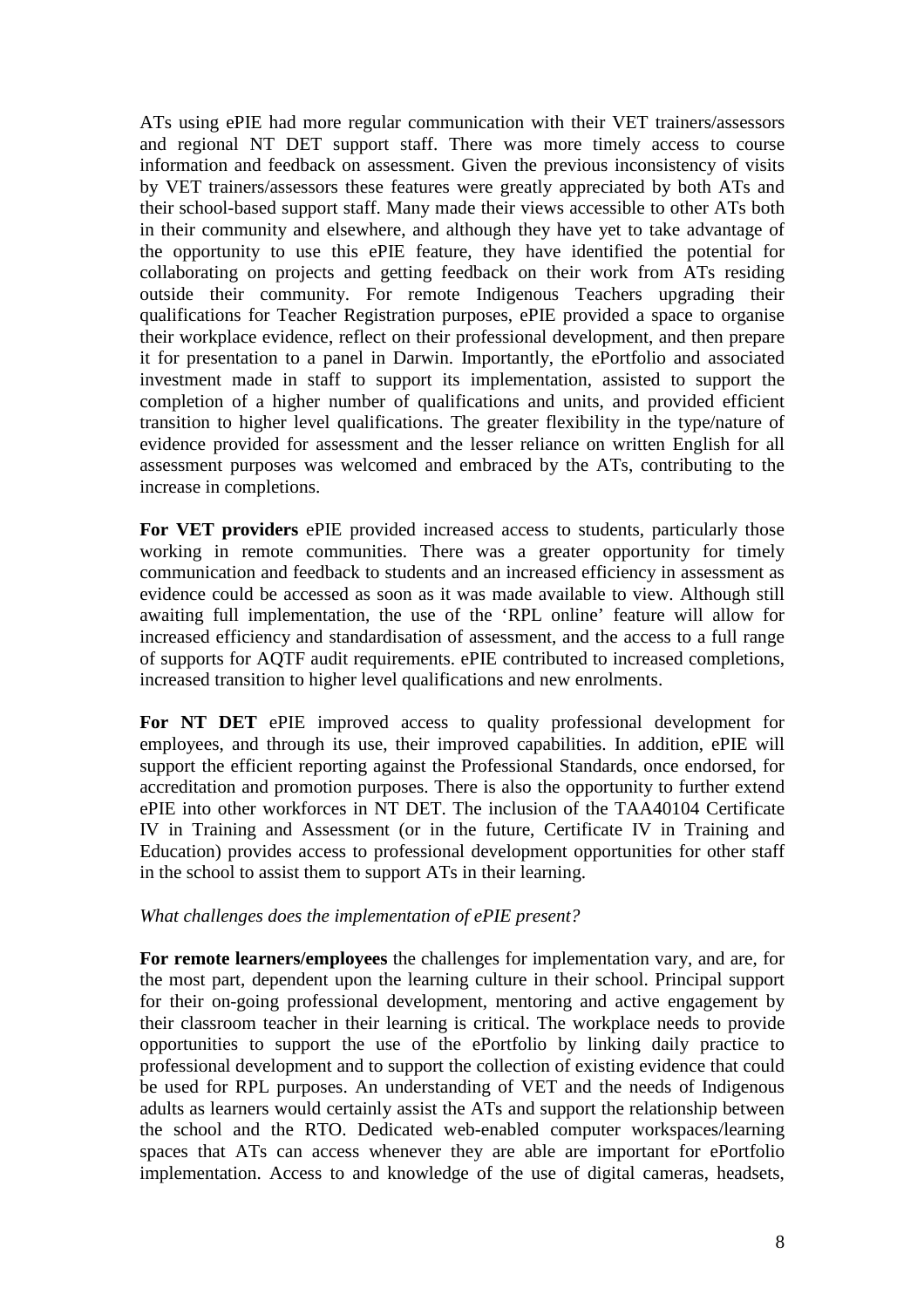video cameras and scanning devices is also important for the creation of evidence/artefacts for ePortfolios and for their job role. Ideally, other staff in the school with knowledge of and proficiency in the use of the ePortfolio and associated technologies need to provide this support, assisted by remote/online support. ATs need regular dedicated time within work hours to undertake their professional development. Many will need support to continue to develop their English literacy and numeracy, and levels of digital literacy, in order to complete higher level qualifications and to perform in job roles associated with the completion of those qualifications. They will need support to develop skills to improve their ability to reflect on their learning journey, in on-line collaboration and through a combination of support (including the PLP), become more self-directed in their learning.

**For VET providers** the most immediate challenges to the successful implementation of ePIE is their knowledge and confidence in the use of ePortfolios and associated technologies. Also, most have little knowledge of how to confidently assess digital evidence against the necessary requirements for competency. Although originally imagining the design of ePIE from a workplace perspective, its current use is being driven by the trainers/assessors who have had difficulty navigating its content in this style. Although still early in its implementation, it appears that until workplace-based learners are more self-directed and knowledgeable about the language of VET, and, VET trainers/assessors more confident in the use of ePortfolios, view design and content will need to be unit, rather than workplace task/activity based. The implementation of ePIE continues to require VET trainers/assessors to engage regularly with school-based staff to determine how the formal learning and workplace activities can be better coordinated for assessment purposes. Currently, if elected to use, 'RPL online' provides weekly alerts to trainers/assessors to advise them when new evidence has been uploaded for assessment, however, opening ePIE will need to become as automatic as opening their email to support regular communication and feedback to students. As this is not an institutionally-based system, RTOs will need to work closely with NT DET to maintain a collaborative on-going monitoring and development role to ensure ePIE's currency and useability.

For NT DET the challenges for implementation are broad. There is a need for both head office and regional/remote champions to continue to support ePIE's implementation and future development and to provide the necessary support structures in the field. Regional/remote staff in coaching and support roles need sufficient knowledge to be able to effectively use ePortfolios and have the technology skills to be able to assist in the construction of valid evidence from/in the workplace. In order to be able to do this, they need both experience in working in remote school settings, and, the necessary skills and knowledge to support VET learners. ATs, teachers and schools need to be supported to develop a local learning organisation. This will need the allocation of time and the necessary resources for it to become a reality. For successful implementation, funding needs to be secured and allocated for the necessary ongoing development, support, monitoring and evaluation of the ePortfolio over a minimum three to five year period. Decisions need to be made as to who is going to undertake the ongoing development of ePIE and, it if is to be done within NT DET, necessary arrangements would need to be make with RTOs to ensure alignment with their needs for assessment, and, the skills to undertake the development within the Department, identified. It is important that ePIE does not just get 'parked' in the ICT division rather it needs to be embedded within a workforce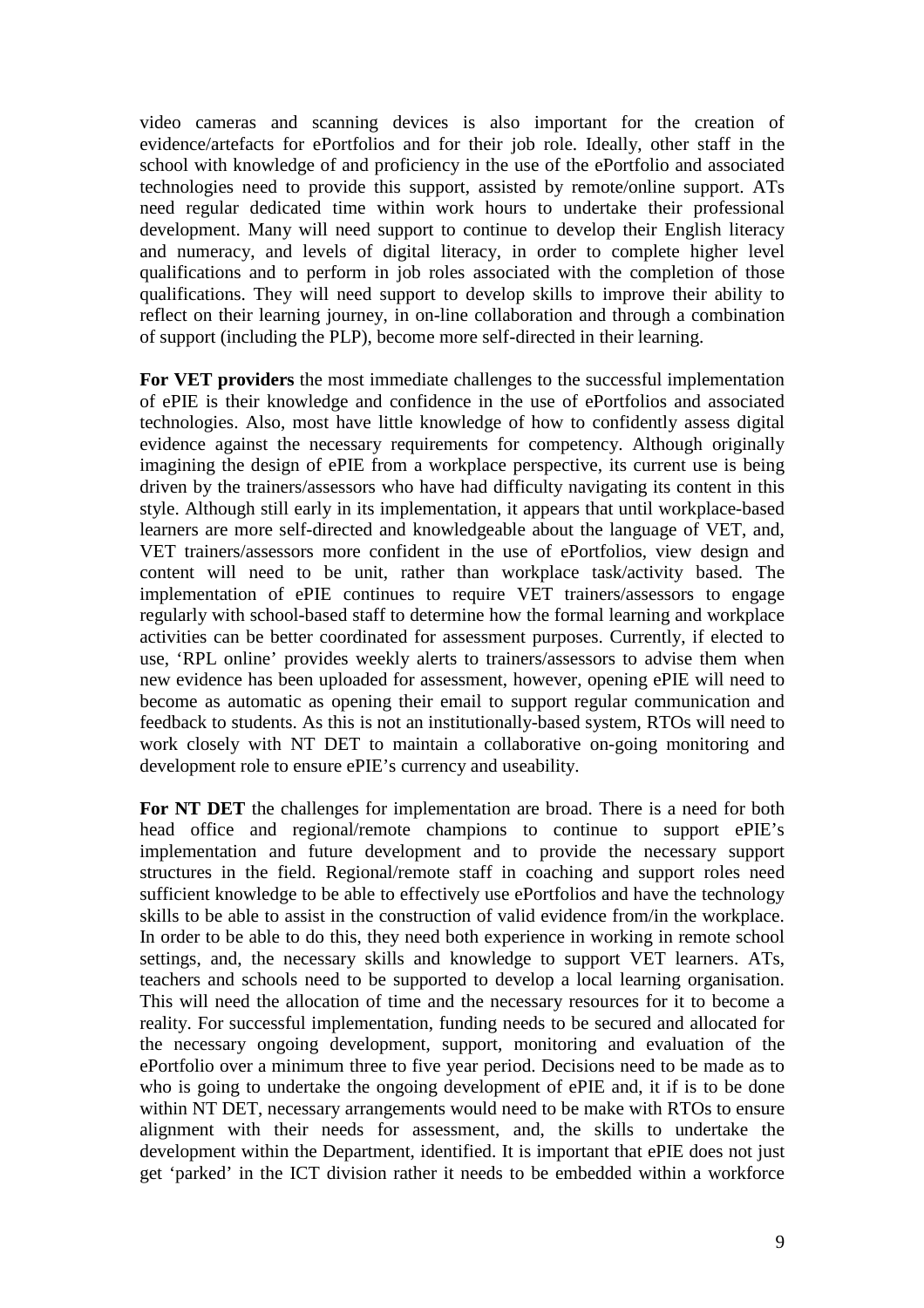development framework. ePortfolios are not like a software program to be accessed when needed for a specific task, they need to be regularly reviewed and updated by the 'owner', and depending on their use, responses given to communication and collaborative activities. Information needs to be shared across departmental silos so that ePIE is recognised, understood and used by those with all those whom the ATs need to interact. Migration of ePIE from the development server to the NT DET host and server has yet to go live. Discussions continue about such aspects as, where it should 'reside' and how it should be accessed within the greater ICT infrastructure of the Department, how it might integrate with their existing Moodle Learning Management System and Mahara ePortfolio and, how the help desk will be offered and managed. Simultaneously, decisions need to be made about its longer term future, policies and strategies for its adoption need to be developed if ePIE is to move from a trial/pilot phase within a division to be accessible to the entire NT DET. There will also be the need to develop a new web entry portal to accommodate a greater number of workforces within NT DET if it is to be more widely adopted. Expertise will need to be developed within NT DET to assess digital portfolios of evidence against Professional Standards for both ATs and Indigenous teachers requesting full teacher registration. Managing the size of the server/s required to host all the ePortfolios that could potentially be created will require ongoing review and consideration will need to be given to if/how the data is going to be exported and provided to individuals when they are no longer NT DET employees.

## **Conclusions**

Remote learners/employees, VET trainers/assessors and NT DET have agreed that ePIE can provide solutions to their needs, however, it is too early to confirm whether ePortfolios will be embedded in the learning culture of the organisation. Trialling the implementation of ePIE has provided foundations for broader adoption, but more time is needed to evaluate its design, features, content and usability from the perspective of all stakeholders. Its success to date suggests that it is time for NT DET to consider the necessary policies and strategies required for adoption, and this will require the associated planning for on-going development and collaboration with RTOs, training, support, communication and technology infrastructure. If NT DET, as a significant purchaser of VET does implement ePortfolios for supporting the career and professional development of its staff, VET trainers/assessors will likewise need support to increase their knowledge and confidence in their use, particularly as it relates to their construction, communication and collaboration features, and, how to accurately assess digital evidence of competency. Future development of ePIE and its successors will be guided by ongoing research and evaluation with all key stakeholders. Meeting the challenges identified for implementation is possible with a commitment to collaboration and a desire to progress a true learning organisation and simultaneously reach the national and local policy targets.

### **Acknowledgements**

The author wishes to acknowledge the Indigenous Assistant Teachers, regional NT DET staff, the NT DET project managers, RTO trainers and assessors and The Work Lab who have all contributed to developing, testing and growing ePIE. Without their support, such a bold vision would never have been realised.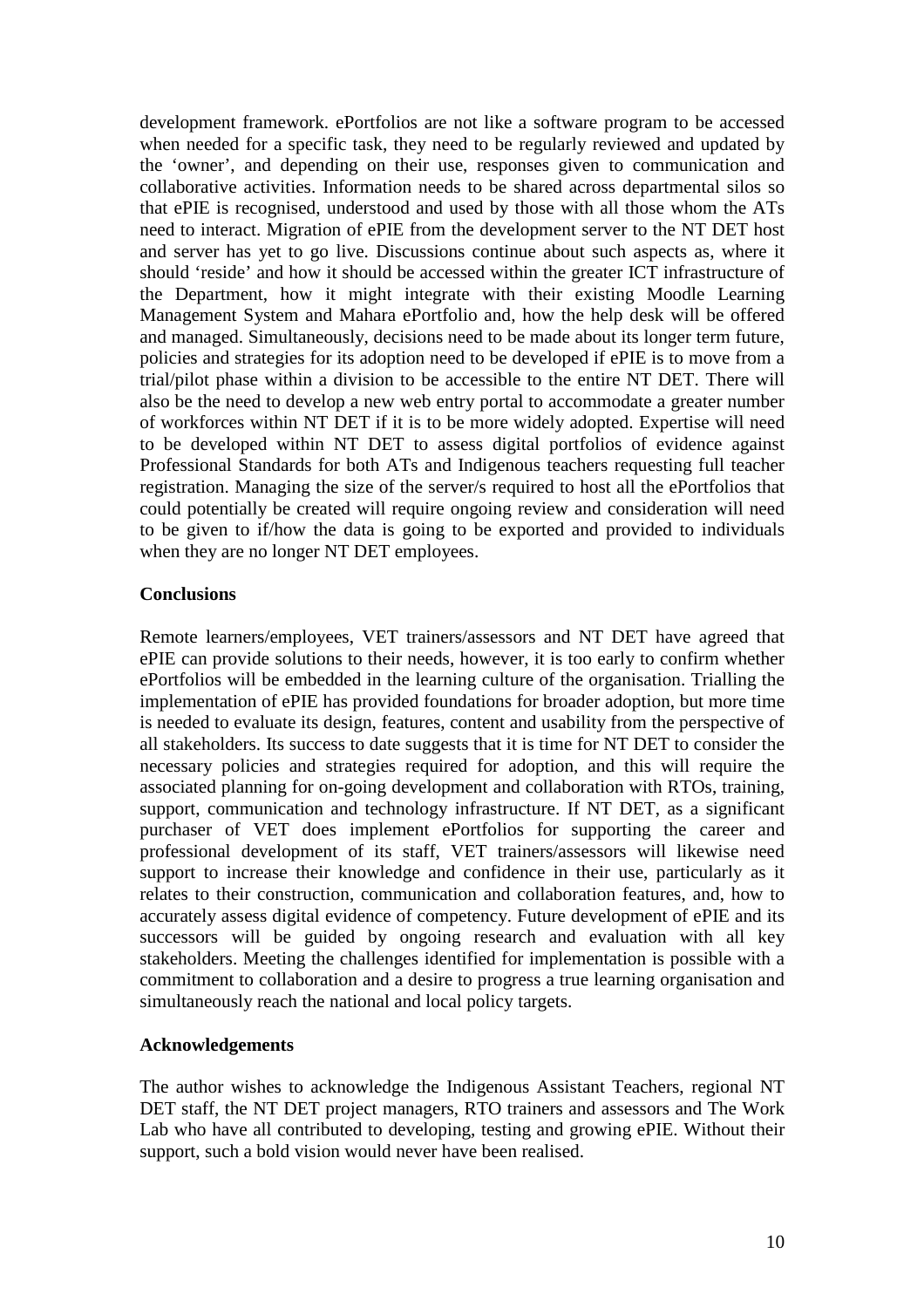# **References**

Australian Goverment. (2009). *Closing the Gap in the Northern Territory National Partnership Agreement*. Commonwealth of Australia. Canberra. Retrieved from http://www.federalfinancialrelations.gov.au/content/national\_partnership\_agreements/ OT004/Closing\_the\_Gap\_in\_NT.pdf.

Australian Government. (2008a). *Australian Core Skills Framework*. Commonwealth of Australia. Canberra. Retrieved from

http://www.dest.gov.au/NR/rdonlyres/C482CA52-D500-41AA-B0B4-

B1F98609B325/23857/AustralianCoreSkillsFramework.pdf.

Australian Government. (2008b). *National Partnership Agreement on Improving Teacher Quality*. Commonwealth of Australia. Canberra. Retrieved from http://www.federalfinancialrelations.gov.au/content/national\_partnership\_agreements/ ED006/Improving\_Teacher\_Quality.pdf.

Boyle, A. (2009). *E-nabling e-portfolios for skills recognition of Aboriginal Artworkers in Central Australia*. Paper presented at the Australian Vocational Education and Training Research Association, 12th Annual Conference, Sydney, NSW. http://www.avetra.org.au/papers-2009/papers/55.00.pdf

Butler, P. (2006). A review of the literature on portfolios and electronic portfolios Retrieved 12/01/09, from

https://eduforge.org/docman/view.php/176/1111/ePortfolio%20Project%20Research %20Report.pdf

Cooper, J. (2008). Embedding literacy in Indigenous education through assistant teachers : lessons from the National Accelerated Literacy Program. *Australian Journal of Indigenous Education, 37*, 120-129.

Grace, K. (2010). [Approximate number of Assistant Teachers employed in the Northern Territory].Personal Communication

Harper, H., & Hallenstein, B. (2009). *Investigating positive relationships between teachers and Indigenous assistant teachers*. A unpublished report for the National Accelerated Literacy Program contract between the Northern Territory Department of Education and Training and Charles Darwin University. Charles Darwin University. Darwin.

Joint Information Systems Committee (JISC). (2008). *Effective practice with e-Portfolios: Supporting 21st century learning*. Bristol: Joint Information Systems Committee

(JISC).http://www.jisc.ac.uk/media/documents/publications/effectivepracticeeportfoli os.pdf

Northern Territory Department of Education. (1999). *Learning lessons: An independent review of Indigenous education in the Northern Territory*. Northern Territory Government. Darwin, Australia. Retrieved from

http://www.det.nt.gov.au/\_\_data/assets/pdf\_file/0005/7475/learning\_lessons\_review.p df.

Northern Territory Department of Education and Training. (2007). *What is professional learning?* Northern Territory Government. Darwin. Retrieved from http://www.det.nt.gov.au/\_\_data/assets/pdf\_file/0007/4201/WhatIsProfessionalLearni ng.pdf.

Northern Territory Government. (2007). *Ampe Akelyernemane Meke Mekarle "Little Children are Sacred"*. Darwin, Australia. Retrieved from

http://www.inquirysaac.nt.gov.au/pdf/bipacsa\_final\_report.pdf.